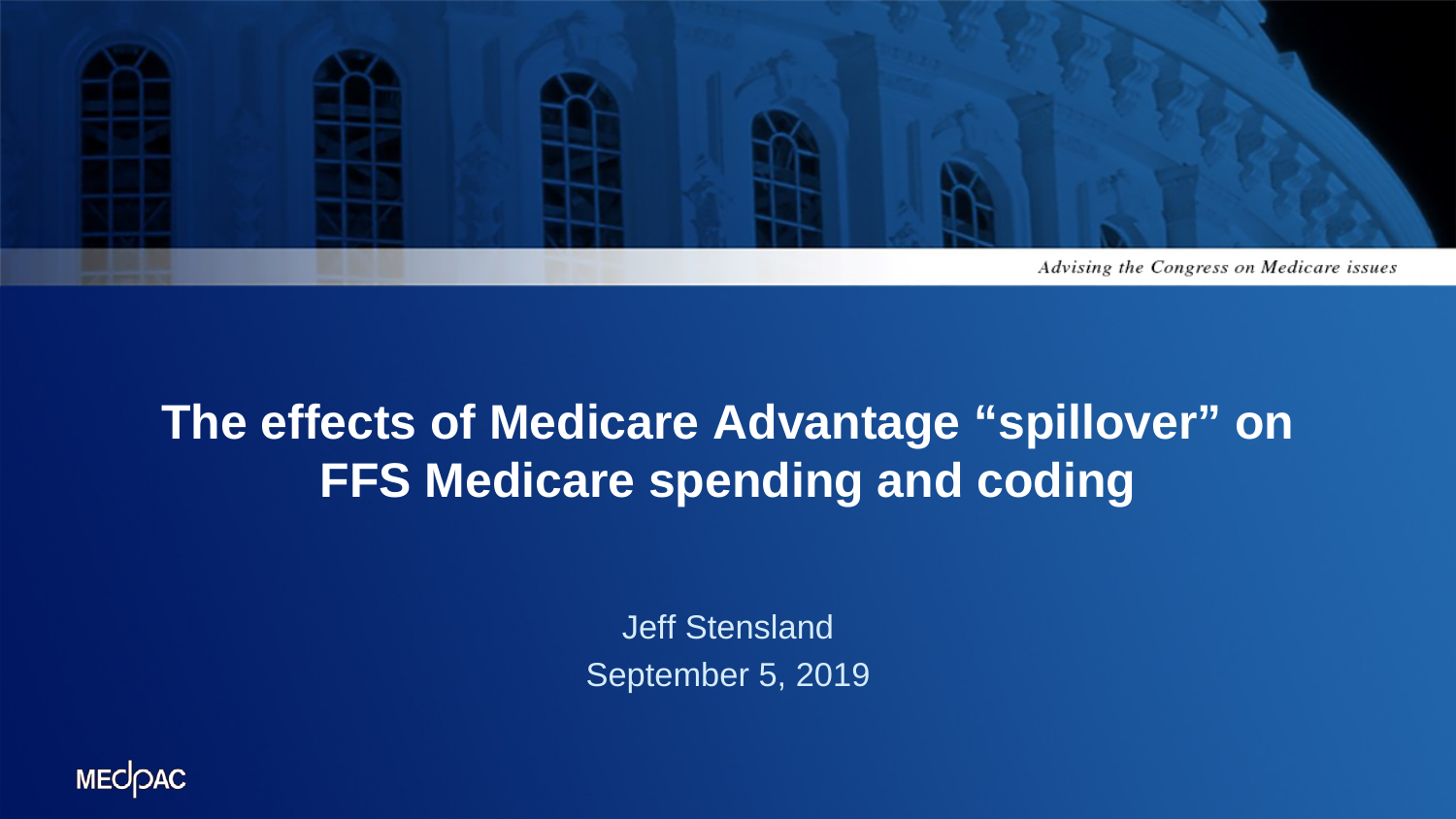# The "spillover" hypotheses

## **- The practice-style shift hypothesis**

- **MA plans gain market share**
- MA plans induce physicians to practice lower cost medicine
- **Physicians shift how they care for MA and FFS patients**

# • The HCC coding-shift hypothesis

- MA plans gain market share
- MA plans give physicians incentives to code more
- Physicians increase intensity of coding on MA and FFS patients

**Practice-style and coding spillover could both occur** 

### **MECOAC**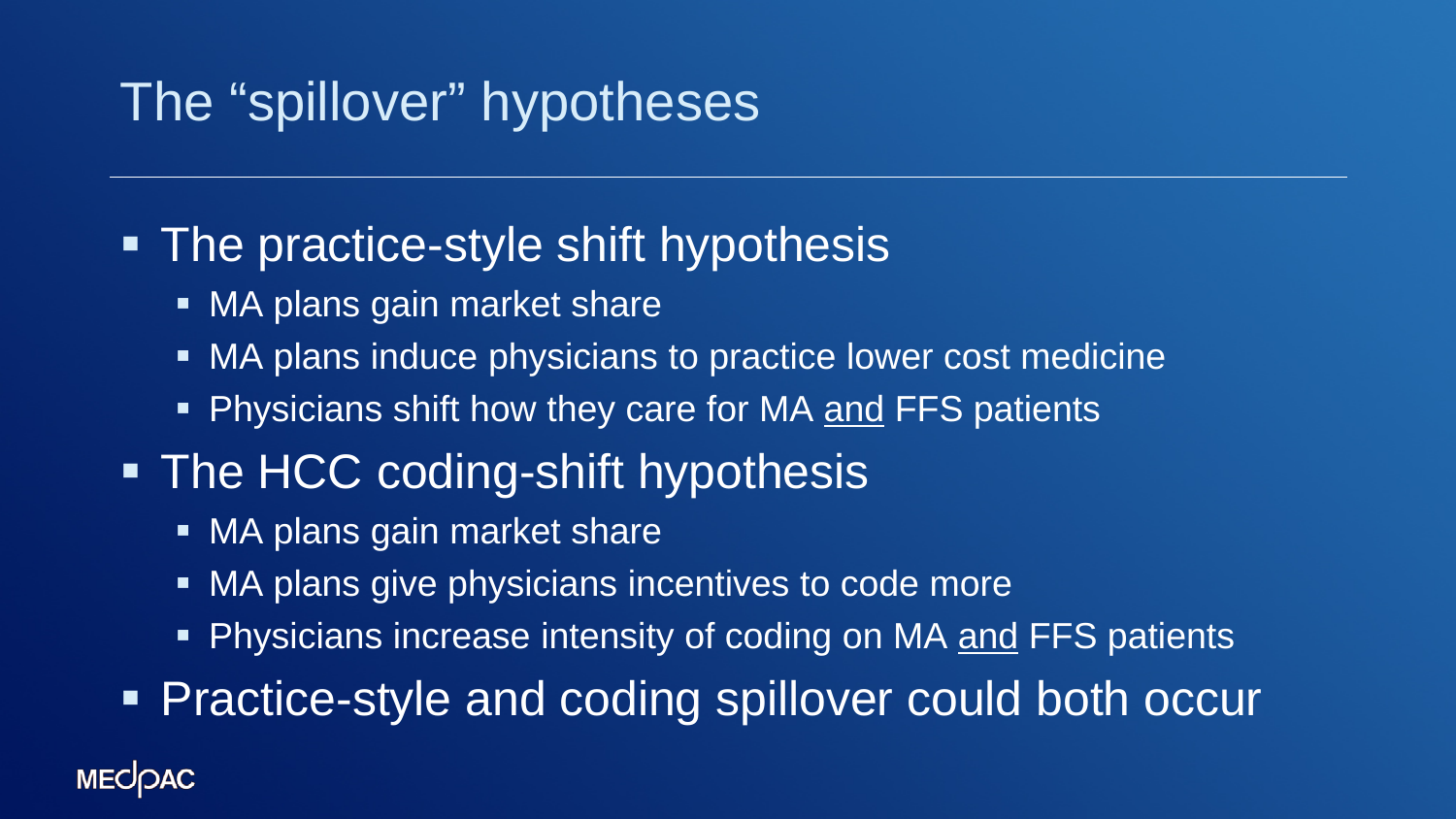# Changes in risk-adjusted spending

#### FFS risk-adjusted spending = **FFS Spending** FFS HCC score

- Risk-adjusted spending could decline if:
	- MA practice style spills over and reduces FFS spending.
	- MA coding practices spill over to FFS and increase HCC scores.
- **HCC coding spillover could lead to an illusion of FFS savings.**
- We will separate the two kinds of spillover.

#### **MECOAC**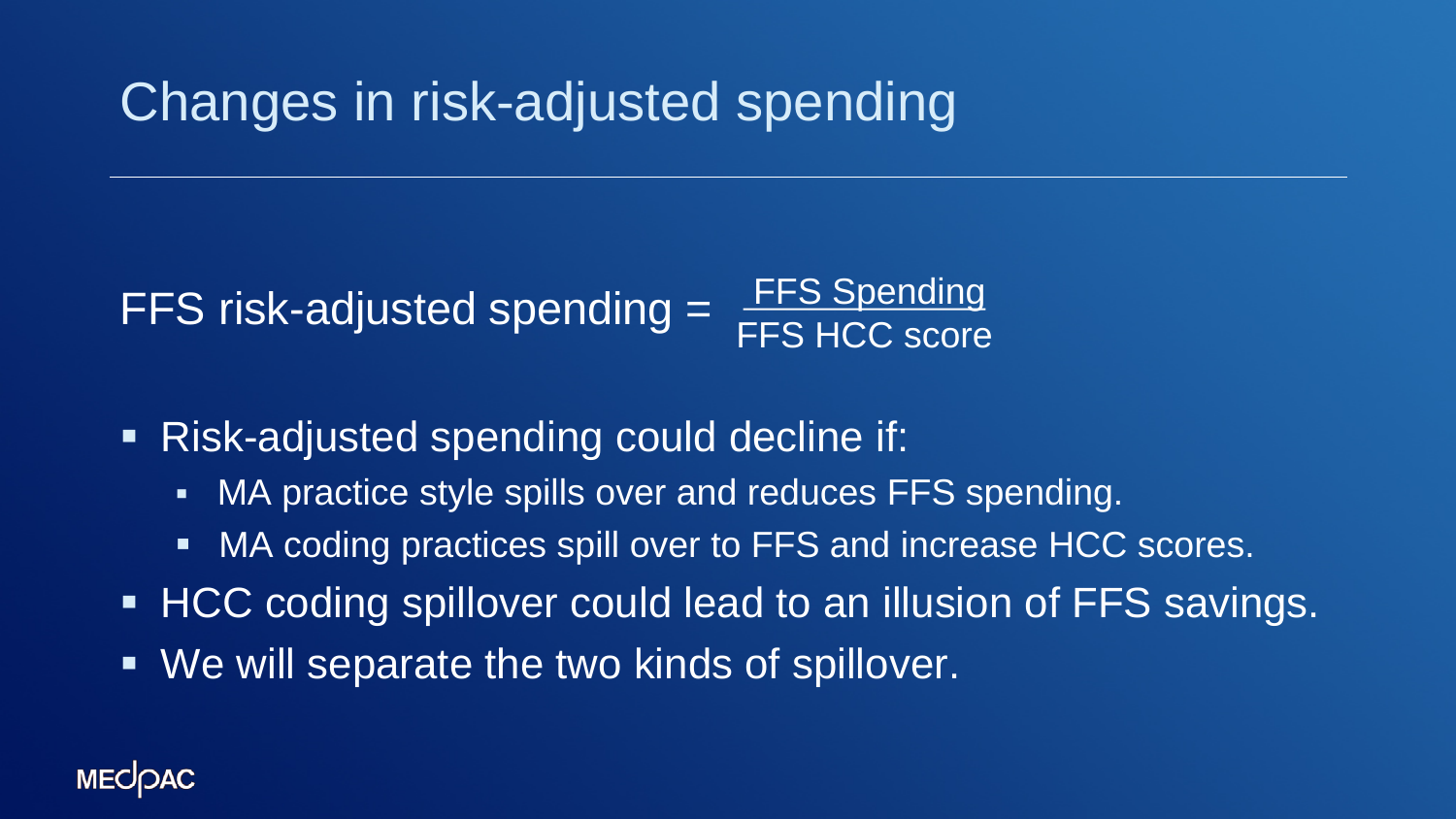# MA penetration has little relationship with long-term state-wide spending growth (combined MA and FFS)





Note: In 2014 21 percent of Minnesota beneficiaries were in risk plans and 31 percent in cost plans. The correlation between spending growth and MA level is insignificant using either 52 percent or 21 percent for Minnesota. Source: MedPAC analysis of spending data from the CMS office of the Actuary and MA penetration data.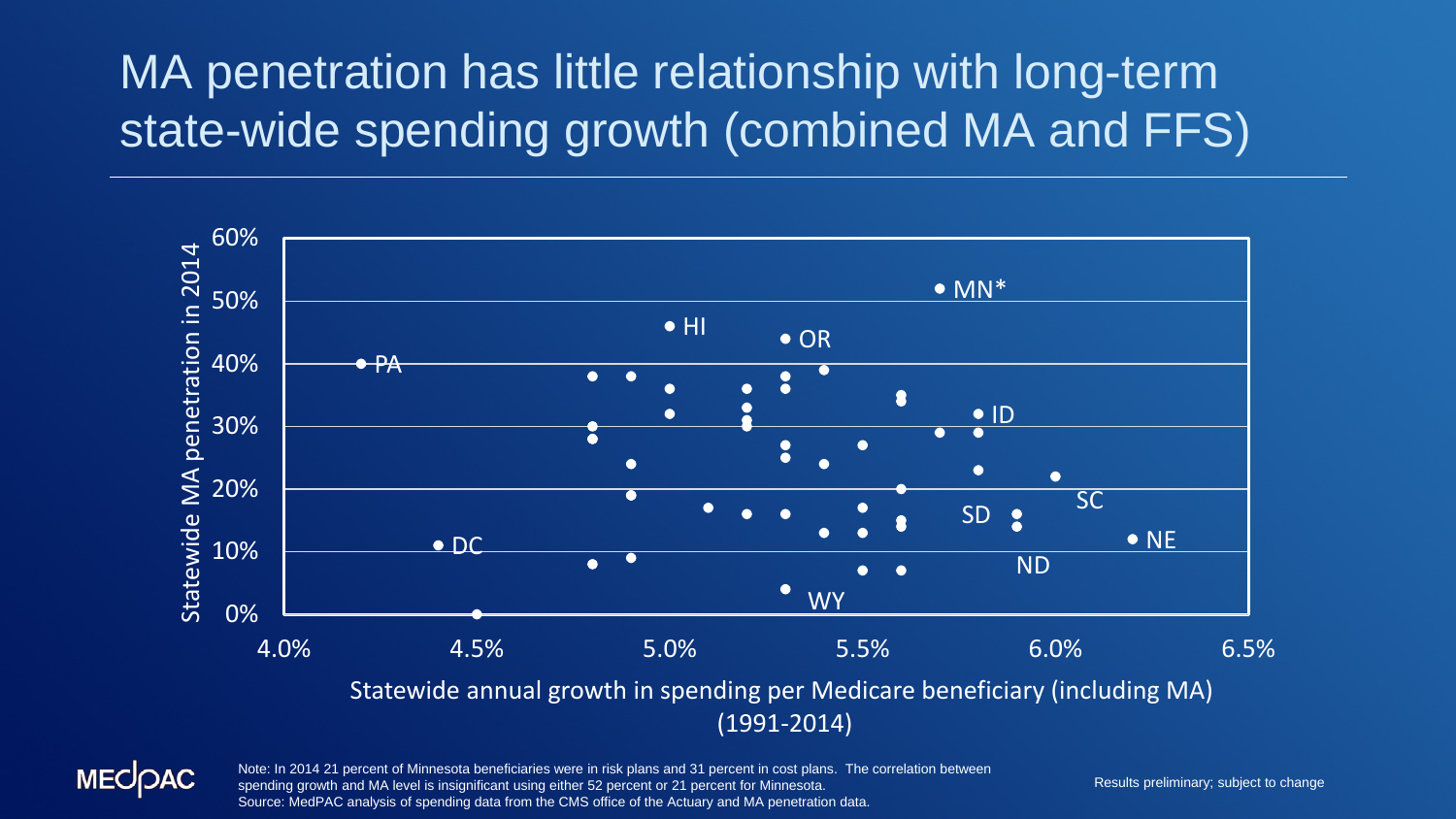## Slight negative correlation between level of MA penetration and FFS beneficiaries' HCC-adjusted service use



Source: MedPAC analysis of CMS risk-adjusted service use data from 2016 and CMS MA enrollment data by county for beneficiaries enrolled in both Part A and Part B. A lag was used to give MA time to affect FFS use.



Results preliminary; subject to change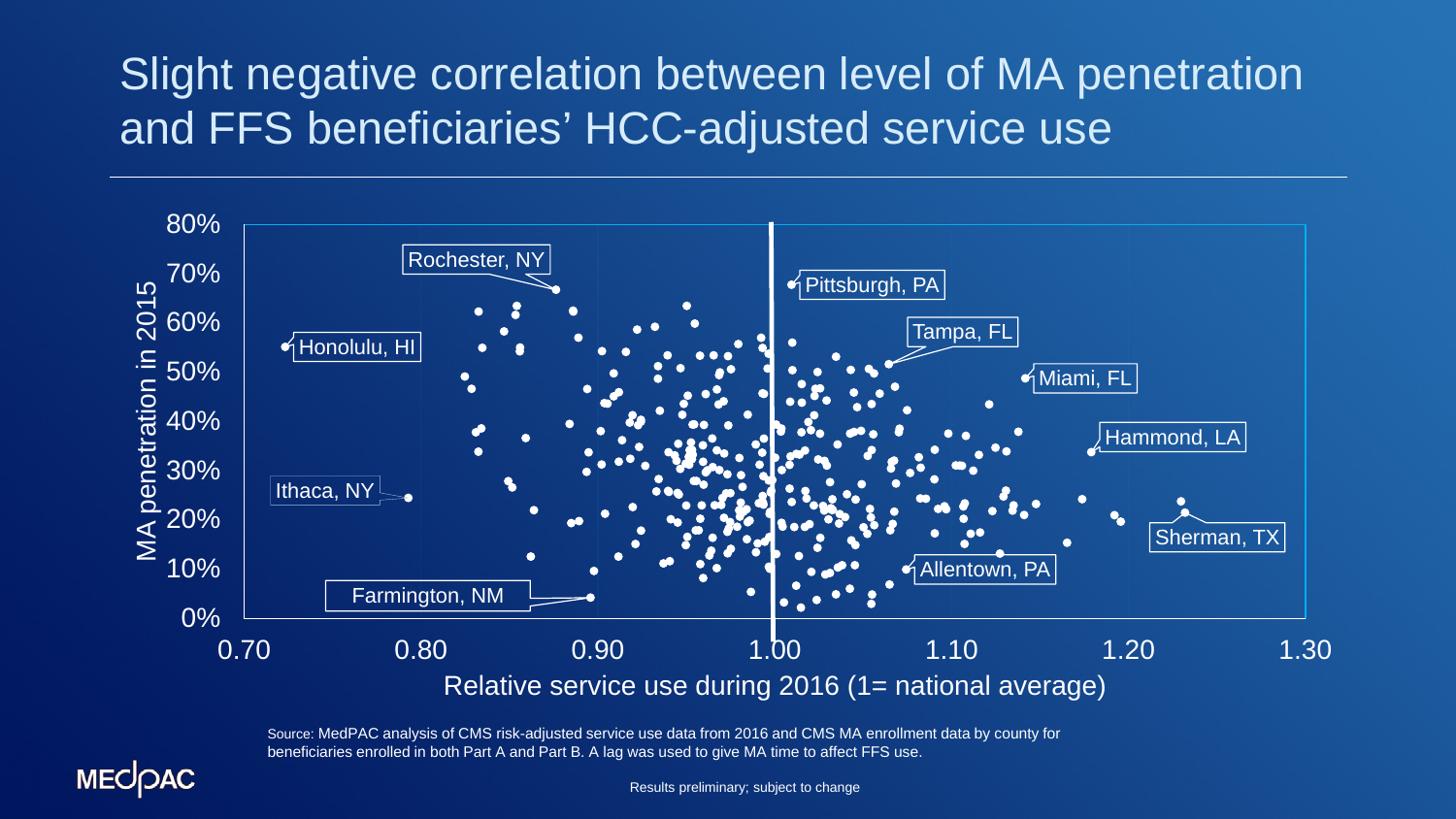# Two methodological concerns with the literature

- **Some studies fail to adjust for differences in FFS payment** rate growth
	- Payment rate growth negatively correlated with MA growth
	- This could result in overestimates of practice-style spillover
- Some studies fail to adjust for HCC coding changes
	- MA coding practices may spillover to FFS
	- **This may cause an overestimate of practice-style spillover**

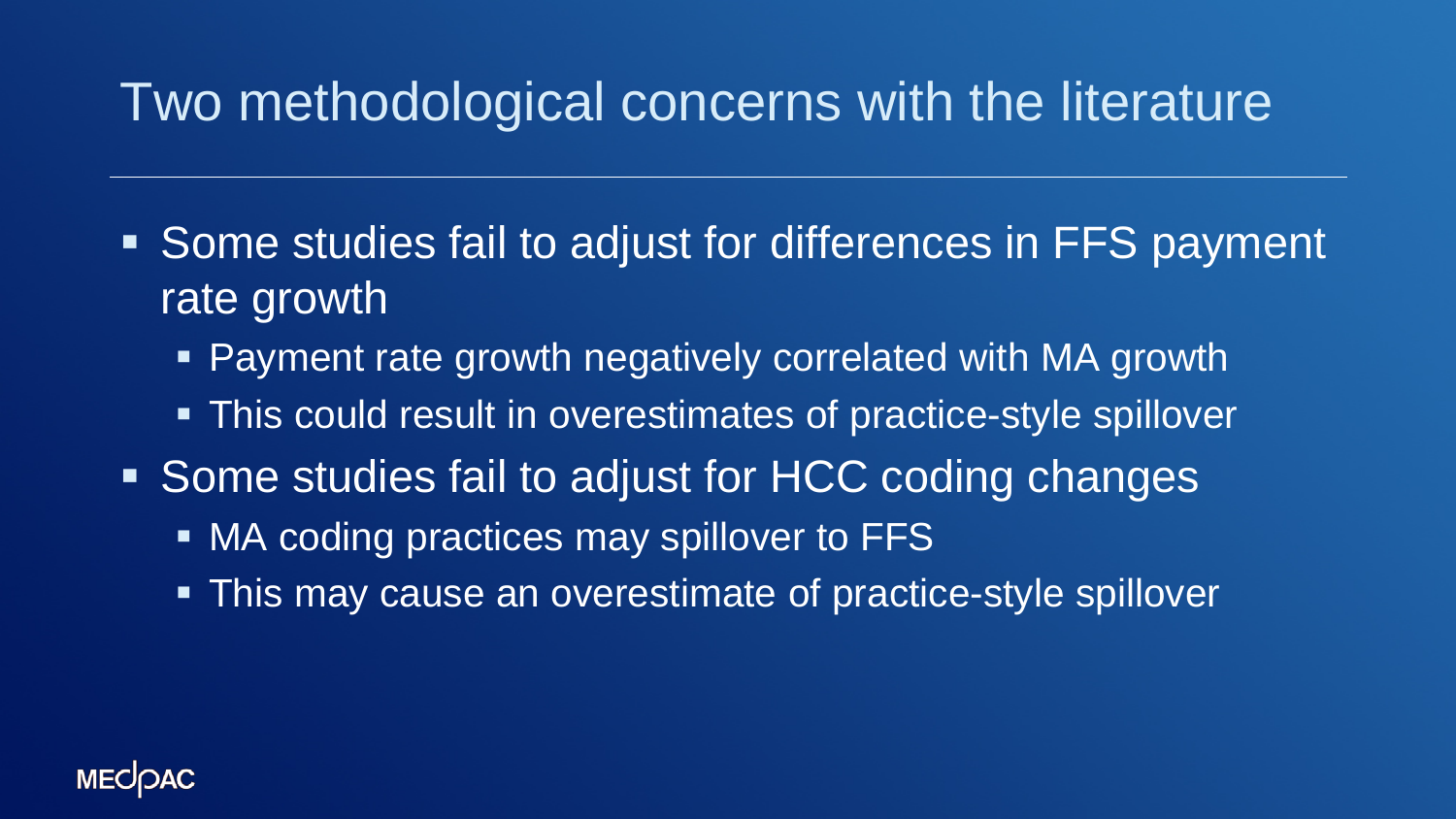# Our methods for addressing these concerns

Payment rates: Measure price-standardized spending

- 319 urban markets
- Adequately adjusted rural data is not available
- **HCC codes: Measure price-standardized spending for a** constant cohort of beneficiaries
	- Can examine how HCC changes are related to MA penetration
	- Can examine changes in price-standardized spending (without an HCC adjustment)

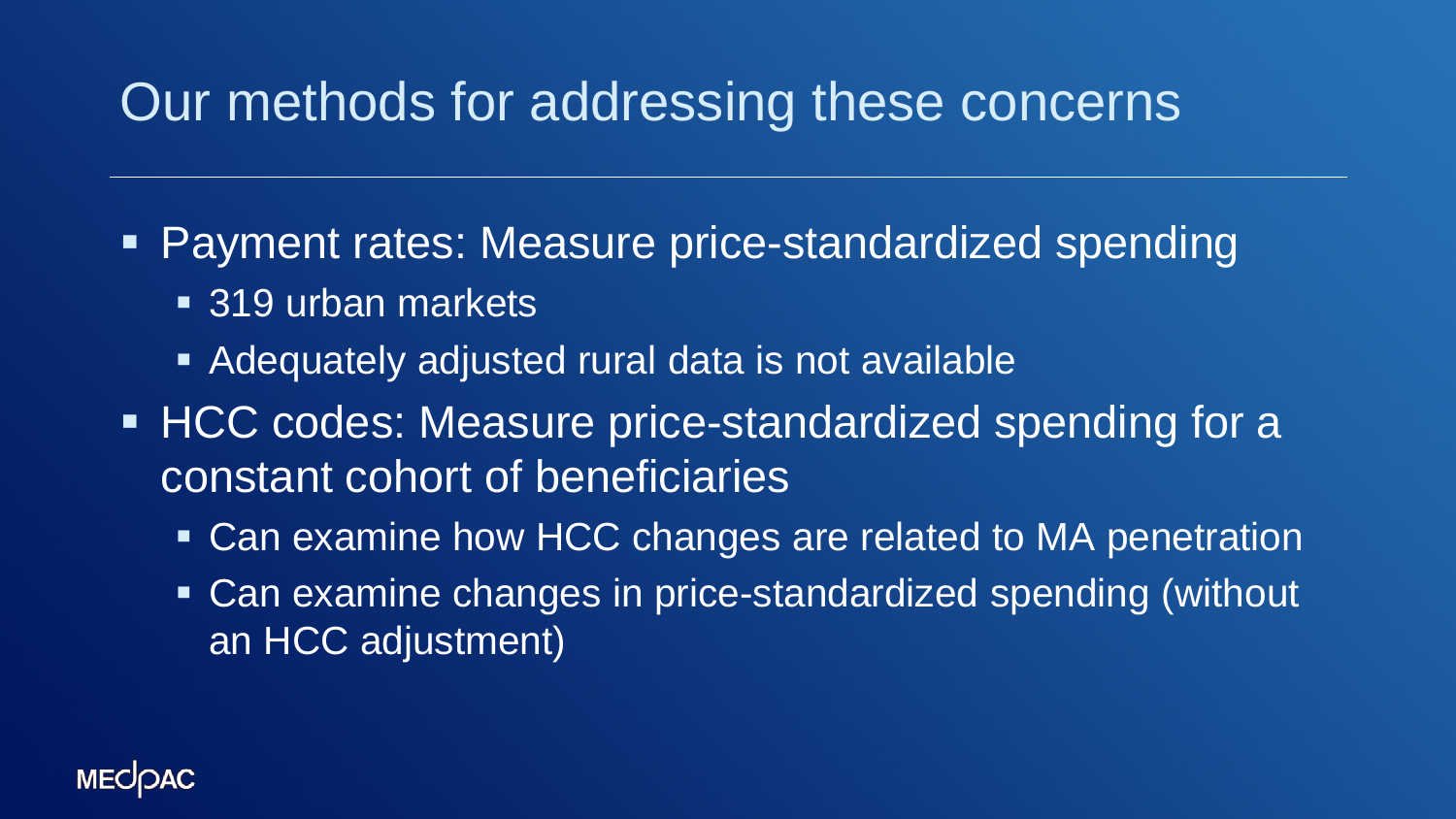# FFS spending is two percent lower in markets with the highest MA penetration

|                                                                        | <b>Lowest MA</b><br>penetration<br>markets (n=63) | <b>Highest MA</b><br>penetration<br>markets (n=64) | <b>Difference</b> |
|------------------------------------------------------------------------|---------------------------------------------------|----------------------------------------------------|-------------------|
| <b>Share of the Medicare</b><br>population in MA<br>in 2015            | 13.0%                                             | 52.2%                                              | 39.2              |
| <b>FFS</b> beneficiaries'<br>2016 price-adjusted<br>spending per month | \$777                                             | \$763                                              | $-$14$            |

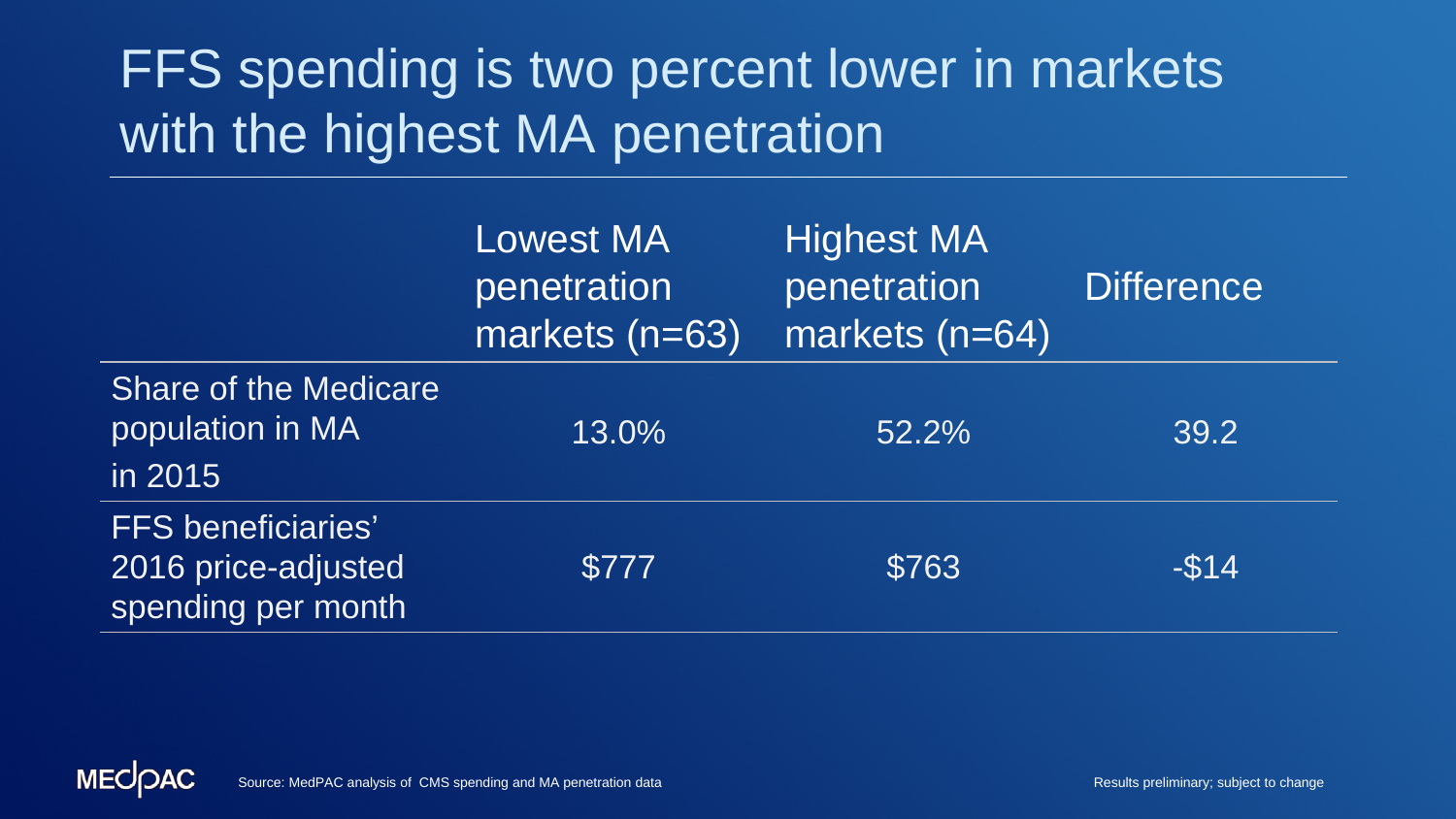# Growth in FFS spending growth is similar in markets with low and high MA penetration

|                                                                                              | Lowest MA<br>penetration<br>growth markets<br>$(n=63)$ | <b>Highest MA</b><br>penetration<br>growth markets<br>$(n=64)$ | <b>Difference</b> |
|----------------------------------------------------------------------------------------------|--------------------------------------------------------|----------------------------------------------------------------|-------------------|
| MA penetration growth<br>2012 to 2015                                                        | 0.2%                                                   | 12.0%                                                          | 11.8              |
| Change in spending<br>for a constant cohort of<br>beneficiaries<br>$(2013 \text{ to } 2016)$ | \$215                                                  | \$216                                                          | \$1               |

Note: We examined a constant cohort of beneficiaries to control for potential different levels of health status in different markets.

Source: MedPAC analysis of CMS data. Results preliminary; subject to change

**MECOAC**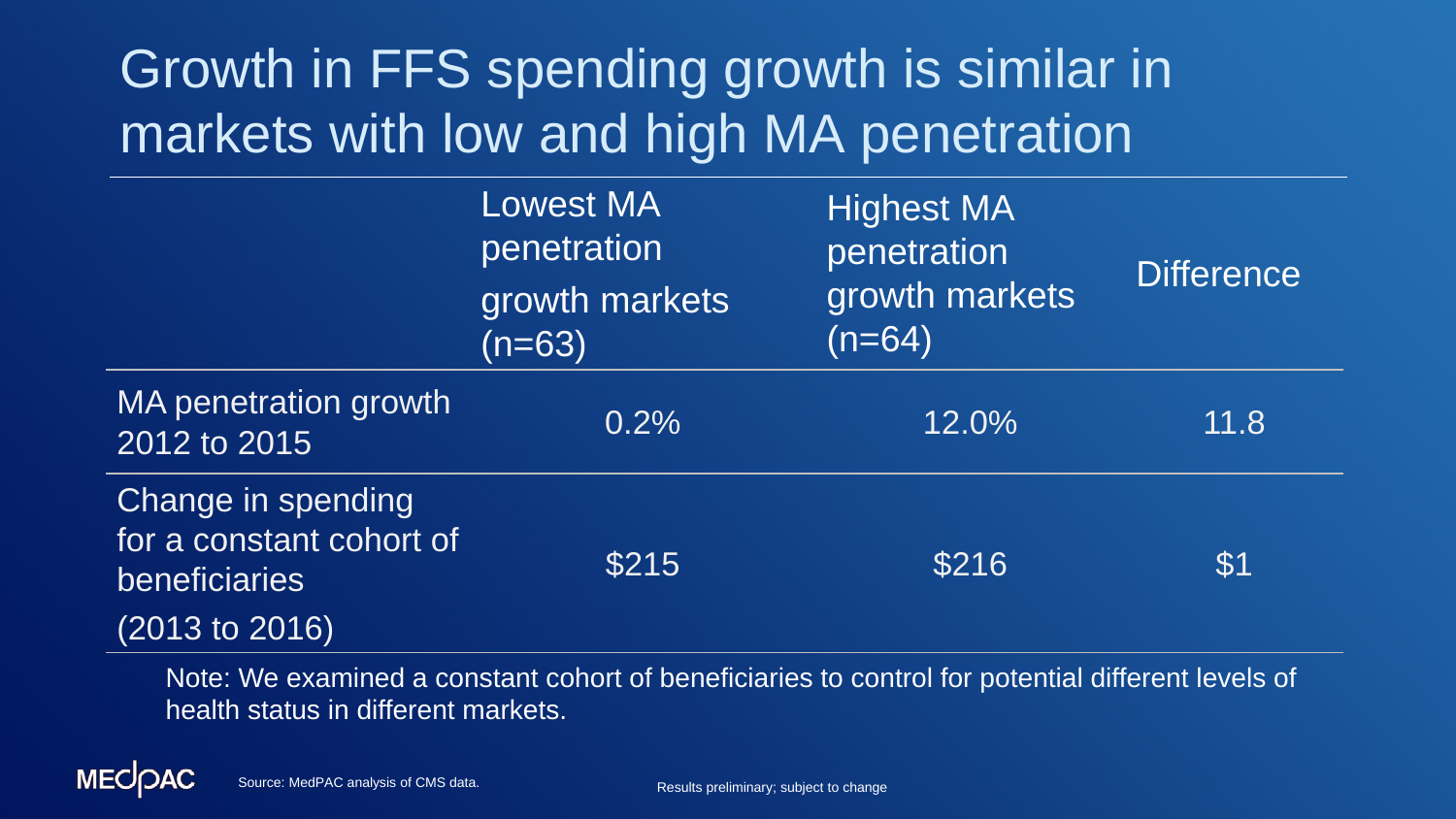# High MA penetration levels are associated with slightly higher HCC growth and slower spending growth

- Multivariate models estimated that a 10 percentage point higher level of MA penetration in 2012 was associated with:
	- About 0.4% higher HCC growth from 2013 to 2016
	- About 0.7% to 0.9% slower spending growth from 2013 to 2016
- No statistically significant effects from growth in MA levels
- **Practice pattern spillover effects will vary by market** 
	- **If FFS use is low, expect little savings from spillover**
	- **If FFS use is high, expect more savings from spillover**

Note: The study population was limited to those alive from 2012 to 2016. The regressions also indicate that 10% increase in ACO penetration is associated with about a 0.3 percent reduction in FFS spending in the market.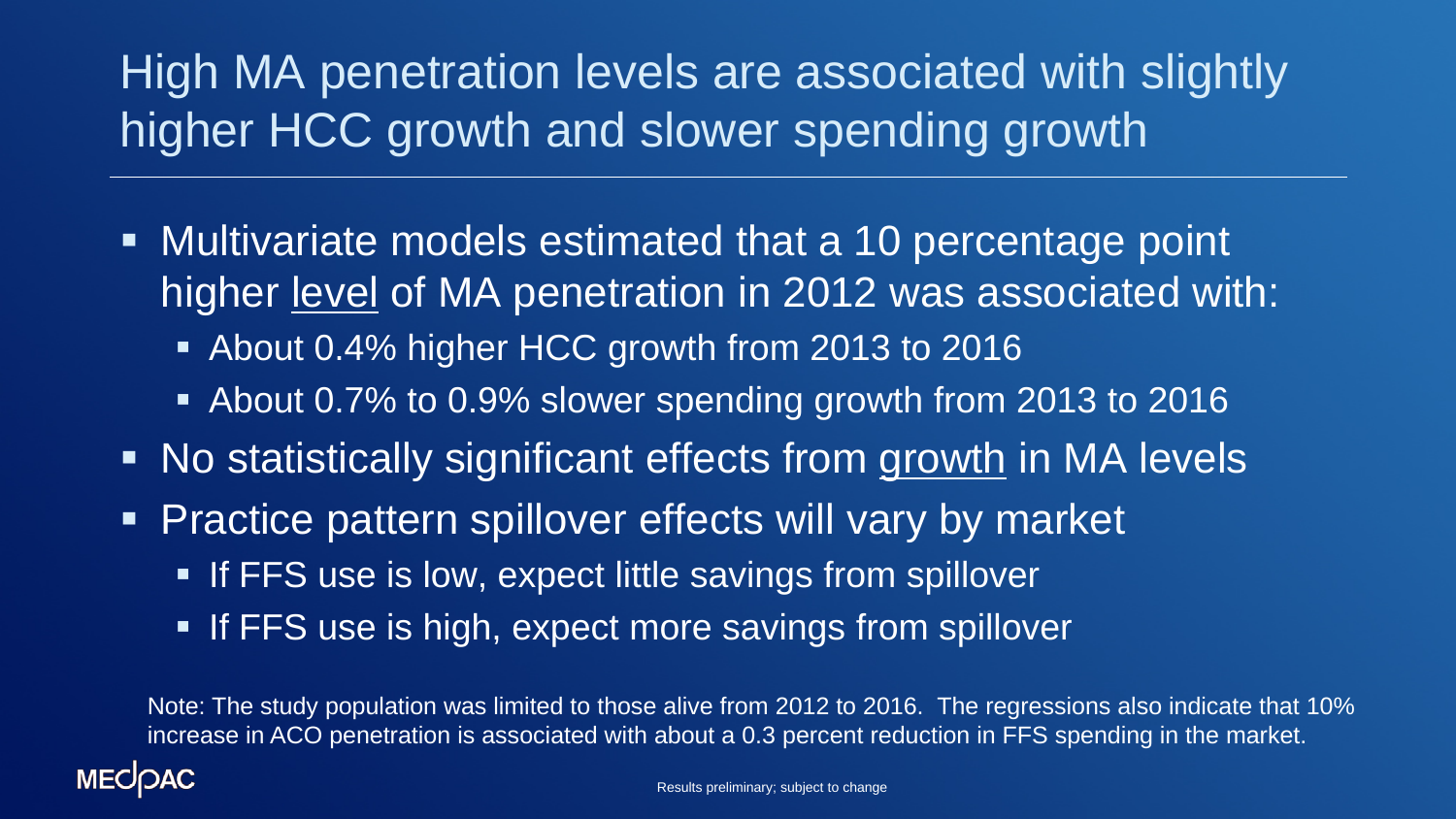

- **Higher price growth in low MA penetration markets and** faster HCC growth in high penetration markets can affect estimates of spillover
- We find a small amount of coding spillover and practicestyle spillover